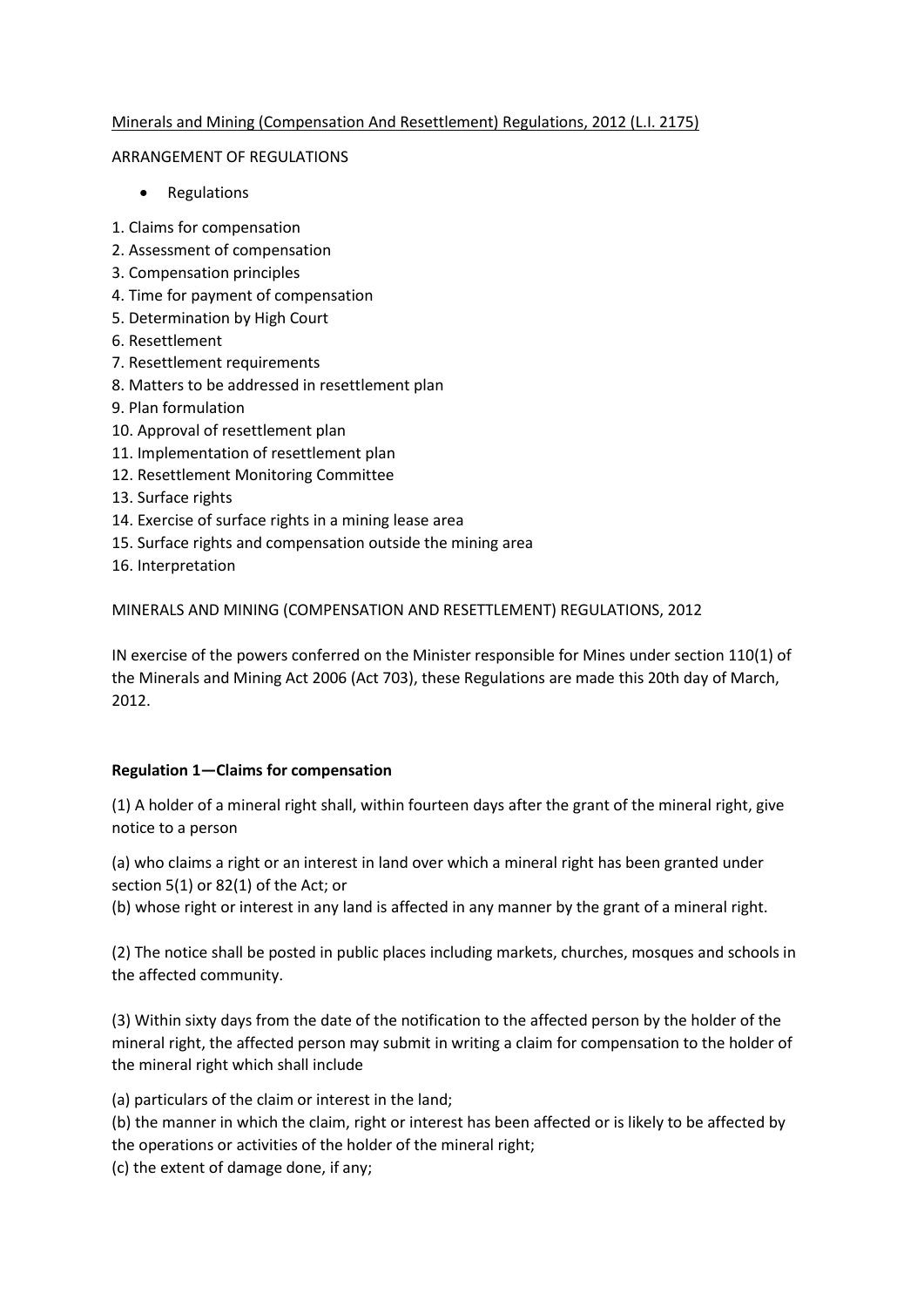(d) the type of compensation claimed, whether in cash or in kind, which includes replacement of property, provision of training, and the basis for computation of the amount of compensation claimed; and

(e) particulars of other persons known to the claimant to have an interest in the land and details of that interest.

(4) A claim for compensation under subregulation (3) shall be copied to the Minister, the Commission and the Government Agency responsible for valuation of land.

(5) Where a claim for compensation is not made within the stipulated time, the Minister shall authorise the Government Agency responsible for valuation of land to value the land affected.

(6) A valuation done under subregulation (5), shall be the basis for the payment of compensation to any person who makes a claim for compensation after the stipulated time.

(7) The holder of the mineral right shall on receipt of the claim for compensation under subregulation (3), negotiate with the claimant for the payment of fair and adequate compensation from the holder.

(8) The holder of the mineral right is not liable to pay compensation to any person who undertakes speculative development on land subject to a mineral right after the cut-off date.

#### **Regulation 2—Assessment of compensation**

(1) A person who claims compensation in relation land which is subject to a mineral right or a person whose interest in land is affected by the grant of a mineral right may engage the services of a qualified person for the purpose of assessing and determining the amount of compensation payable.

(2) The holder of the mineral right shall on receipt of the compensation claim enter into negotiations with the claimant for the settlement of the amount of compensation.

(3) The claimant and the holder of the mineral right may appoint a committee to negotiate the amount of compensation and any amount that is agreed on shall be in the form of a written agreement and approved by each claimant before the compensation is paid.

(4) Where the parties appoint a committee to negotiate the amount of compensation, the committee shall include the following:

(a) a qualified person who represents the claimants;

(b) a qualified person who represents the holder of the mineral right;

- (c) a representative of the government agency responsible for valuation;
- (d) three representatives of the affected persons being farmers and affected communities;
- (e) a representative of the traditional authorities in the project area;
- (f) a representative of the relevant District Assembly; and
- (g) other members mutually agreed on by the parties.

(5) Where the parties appoint a committee to negotiate the amount of compensation, the holder of the mineral right shall pre-finance the costs incurred by the claimants in engaging the services of qualified persons.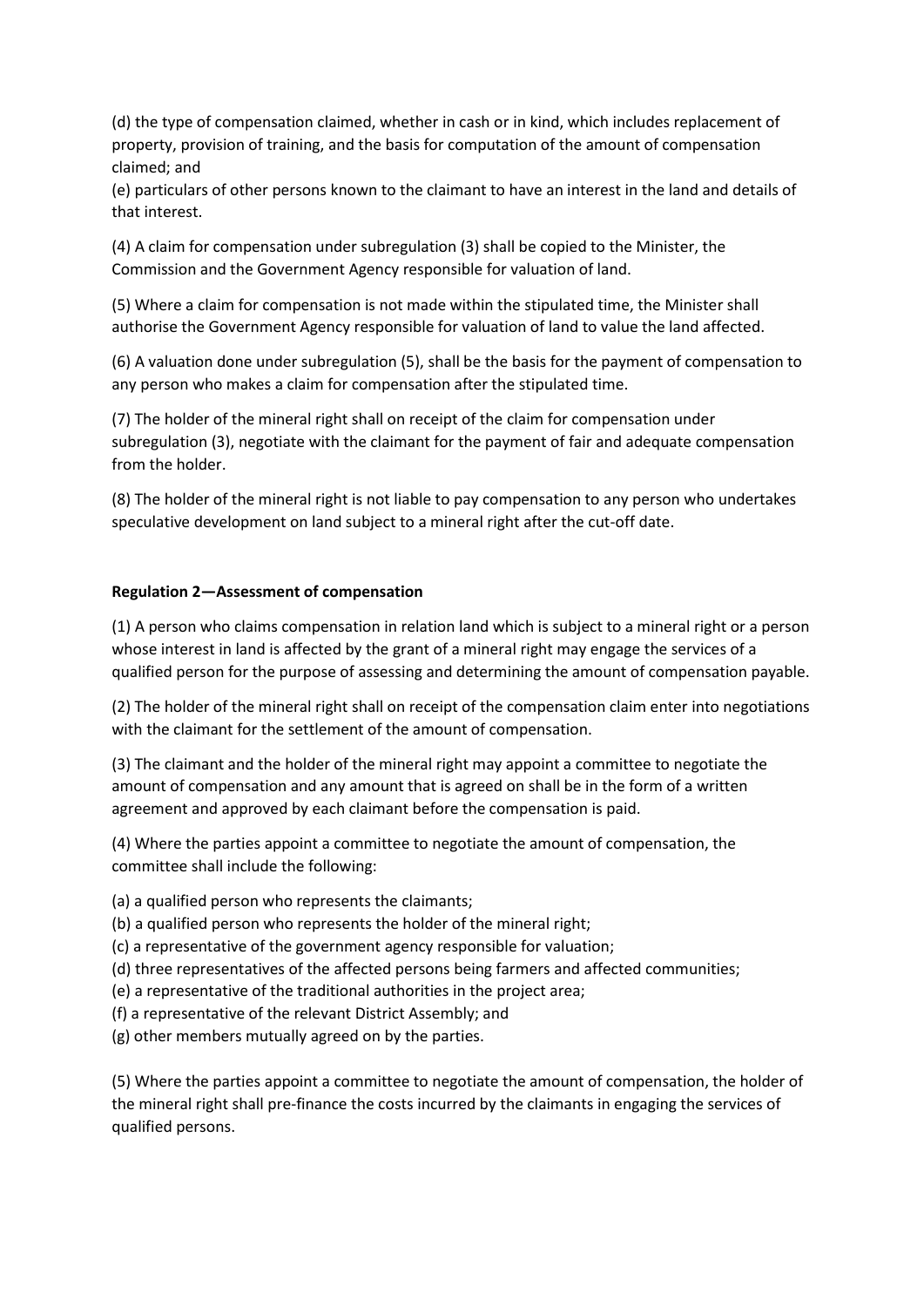(6) A dispute between the claimant and the holder under this regulation shall be referred by either party to the Minister, who in consultation with the Government Agency responsible for land valuation, shall determine the compensation payable.

# **Regulation 3—Compensation principles**

(1) To assess the compensation which a claimant is entitled to, the following principles shall be considered:

(a) in respect of crops,

(i) loss of expected income, which depends on the nature of crops and their life expectancy; (ii) loss of earnings or sustenance suffered by the farmer under any customary tenancy or any other interest the farmer may have in the land; and

(iii) any other disturbance suffered as a result of the grant of the mineral right;

(b) in respect of deprivation of use or a particular use of the natural surface of land,

(i) the disruption of the socio-economic activities of the claimant; (ii) change or conversion of use of the land after mine closure;

(iii) duration of the mining lease;

(iv) diminution of the value of the land as a result of the diminution of the use made of or which may be made of the land;

(v) severance of any part of the land from other parts;

(vi) any surface rights or access;

(c) in respect of commercial structures which affect a business,

(i) the cost of re-establishing commercial activities elsewhere in a similar locality;

(ii) loss of net income during the period of transition;.

(iii) the costs of the transfer and reinstallation of plant, machinery or equipment; and

(d) in respect of immovable property, where there is a loss or damage the payment of compensation based on full replacement cost.

(2) The Government Agency responsible for land valuation and the Ministry responsible for Agriculture shall publish a price list for crops annually, which shall be used in the assessment of compensation for crops.

# **Regulation 4—Time for the payment of compensation**

(1) The holder of the mineral right shall not later than three months after the amount of compensation payable has been determined, pay that compensation to the persons who are entitled to the compensation.

(2) A holder who fails to pay the determined amount of compensation within the time specified in subregulation (1) is liable to pay an interest of ten percent on the amount of compensation for each month that the compensation remains unpaid.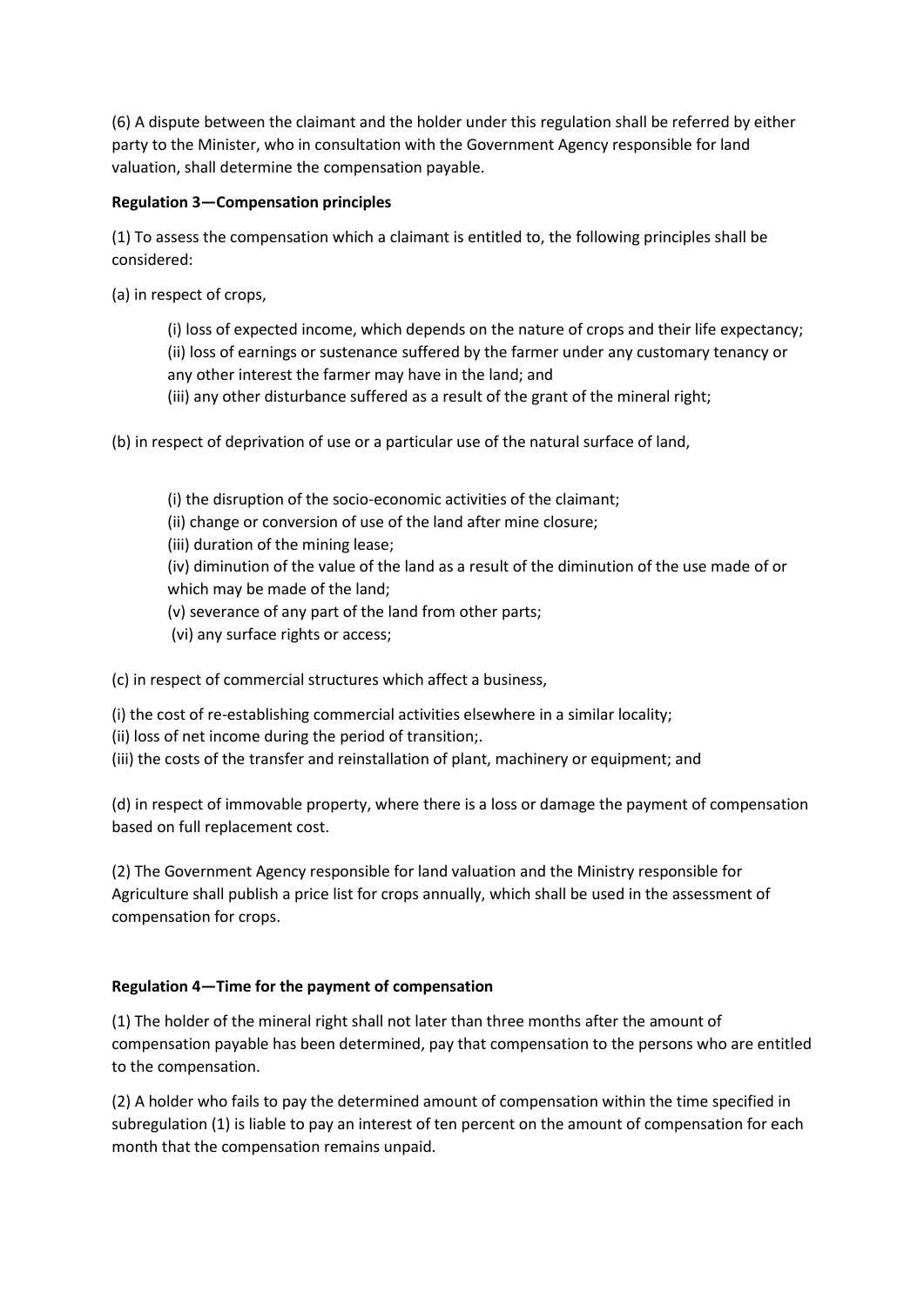# **Regulation 5—Determination by High Court**

Subject to the Act, a claimant who is dissatisfied with the compensation determined to be payable, may apply to the High Court for a review of the determination by the Minister.

# **Regulation 6—Resettlement**

(1) Subject to the Act, where the operations of a holder of a mining lease involves the displacement of inhabitants, the inhabitants shall be resettled by the holder on suitable alternative land and the resettlement shall have regard to the economic well-being and socio-cultural values of the persons to be resettled, with the objective to improve the livelihoods and standards of living of those persons.

(2) For the purpose of subregulation (1), the holder of a mining lease shall prepare a resettlement plan which shall include

(a) land use proposals;

(b) action program; and

(c) measures for the execution of the resettlement in accordance with the Local Government Act, 1993 (Act 462), National Building Regulations, 1996 (L.I. 1630) and other relevant planning regulations and by-laws of the District Assembly.

(3) Subject to the Act, the inhabitants to be resettled shall on the basis of the terms and conditions agreed on between the parties execute a resettlement agreement with the holder of the mining lease.

## **Regulation 7—Resettlement requirements**

The holder of a mining lease shall

(a) engage in prior consultations with the District Assembly, chiefs and the inhabitants to be resettled on the impending resettlement activities;

(b) collect, analyse and document information on the socio-economic and environmental conditions of the inhabitants to be settled;

(c) prepare a plan for the overall development of the resettlement area which shall include the measures, policies and strategies to guide the future development of the area; and

(d) prepare a strategic action plan which outlines specific projects and programmes with action plans, guidelines and institutional arrangements for execution.

# **Regulation 8—Matters to be addressed in resettlement plan**

In preparing a resettlement plan, the holder of a mining lease shall

(a) undertake an analytical study of the existing land use and population distribution patterns;

(b) carry out a demographic and socio-economic survey of the displaced population to determine the population mix and other planning parameters;

(c) carry out a housing inventory and a survey of conditions of buildings in the existing settlement to establish basic planning parameters which include plot size, house types, occupancy rates, materials and housing construction preferences and facilities;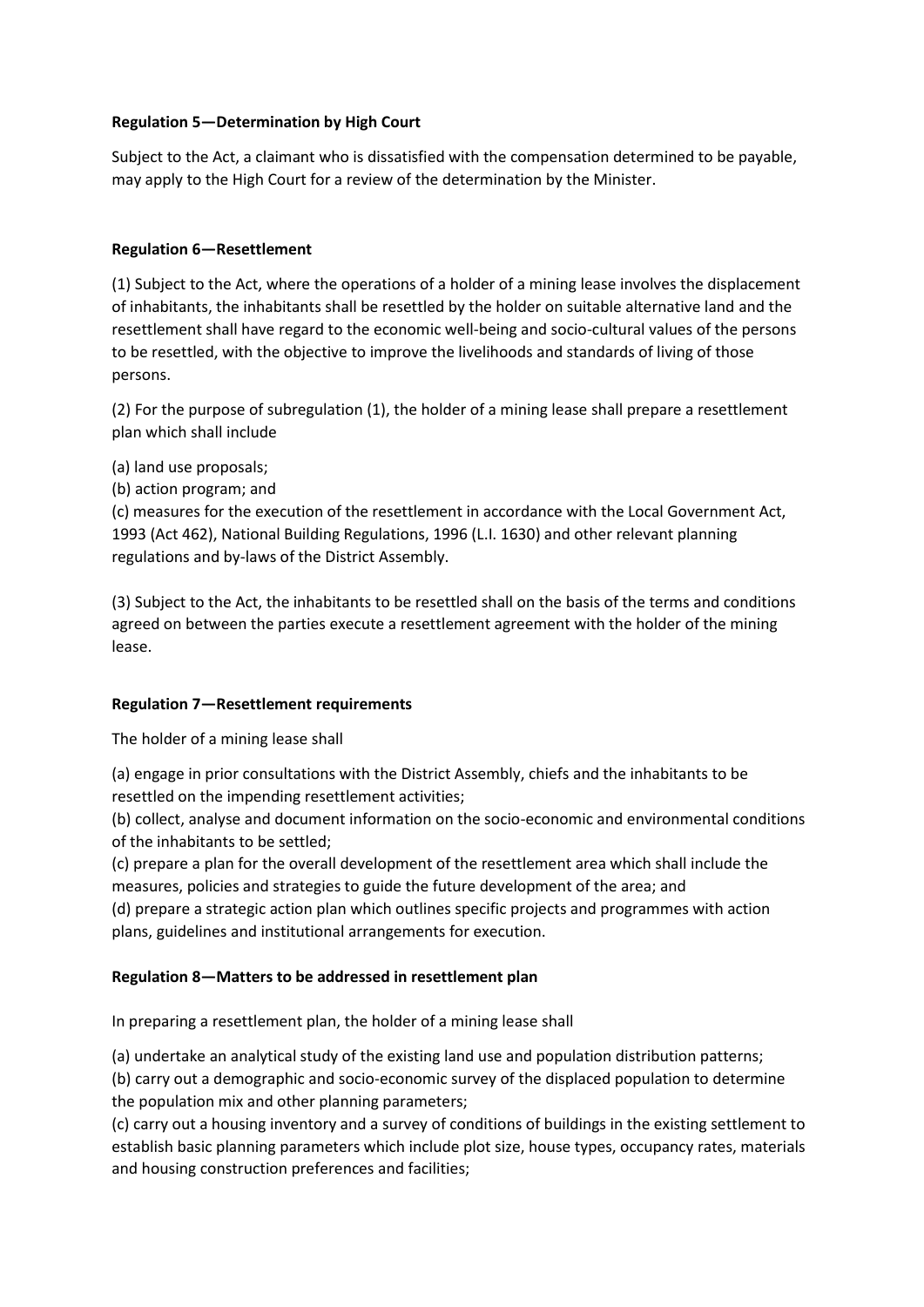(d) identify physical and environmental conditions and analyse the environmental opportunities and constraints through a study of settlement pattern, drainage, physical geography and barriers of the resettlement area;

(e) identify existing land tenure and management system; and

(f) prepare cadastral maps on a scale of 1:2500 covering the resettlement area.

## **Regulation 9—Plan formulation**

From the outcome of the studies conducted in accordance with regulation 8, the holder of a mining lease shall produce

(a) a draft baseline study report and present the report for discussion at a public forum of key stakeholders which include the District Assembly, Traditional Authorities in the District, Civil Society Groups in the District, District Officer of the Environmental Protection Agency and the inhabitants to be displaced;

(b) a draft plan or preliminary resettlement land use planning scheme drawn to the scale of 1:2500 to be made up of

# (i) drawn plans; and

(ii) a written report on the studies, analysis, proposals and formulation of the development plan, which shall be subjected to a stakeholders discussion;

(c) a final plan which shall be the revised version of the draft plan which takes into consideration the comments, suggestions and recommendations which arise out of the presentation and discussion of the plan by the stakeholders;

(d) an action plan with implementation strategies, guidelines, costing and timing of the various components for execution of the resettlement plan.

## **Regulation 10—Approval of resettlement plan**

(1) A resettlement plan shall not be implemented unless it is approved by the district planning authority within whose jurisdiction the resettlement is to be carried out.

(2) The district planning authority shall within sixty days after receipt of a resettlement plan, review the resettlement plan and may make recommendations as the authority considers necessary, and where the resettlement plan is found unacceptable shall give notice to the holder of the mineral right in writing requiring the holder of the mining lease to

(a) submit a revised resettlement plan; or

(b) conduct further studies that the district planning authority considers necessary.

(3) A resettlement plan shall not be approved by a district planning authority if the district planning authority is not satisfied

(a) with the evidence of consultation and participation of the chiefs and inhabitants of the community to be resettled;

(b) that the direction, control and enforcement of physical development in the resettlement area as outlined in the resettlement plan is in accordance with the National Building Regulations, 1996 (L.I. 1630) and the by-laws of the District Assembly and planning regulations.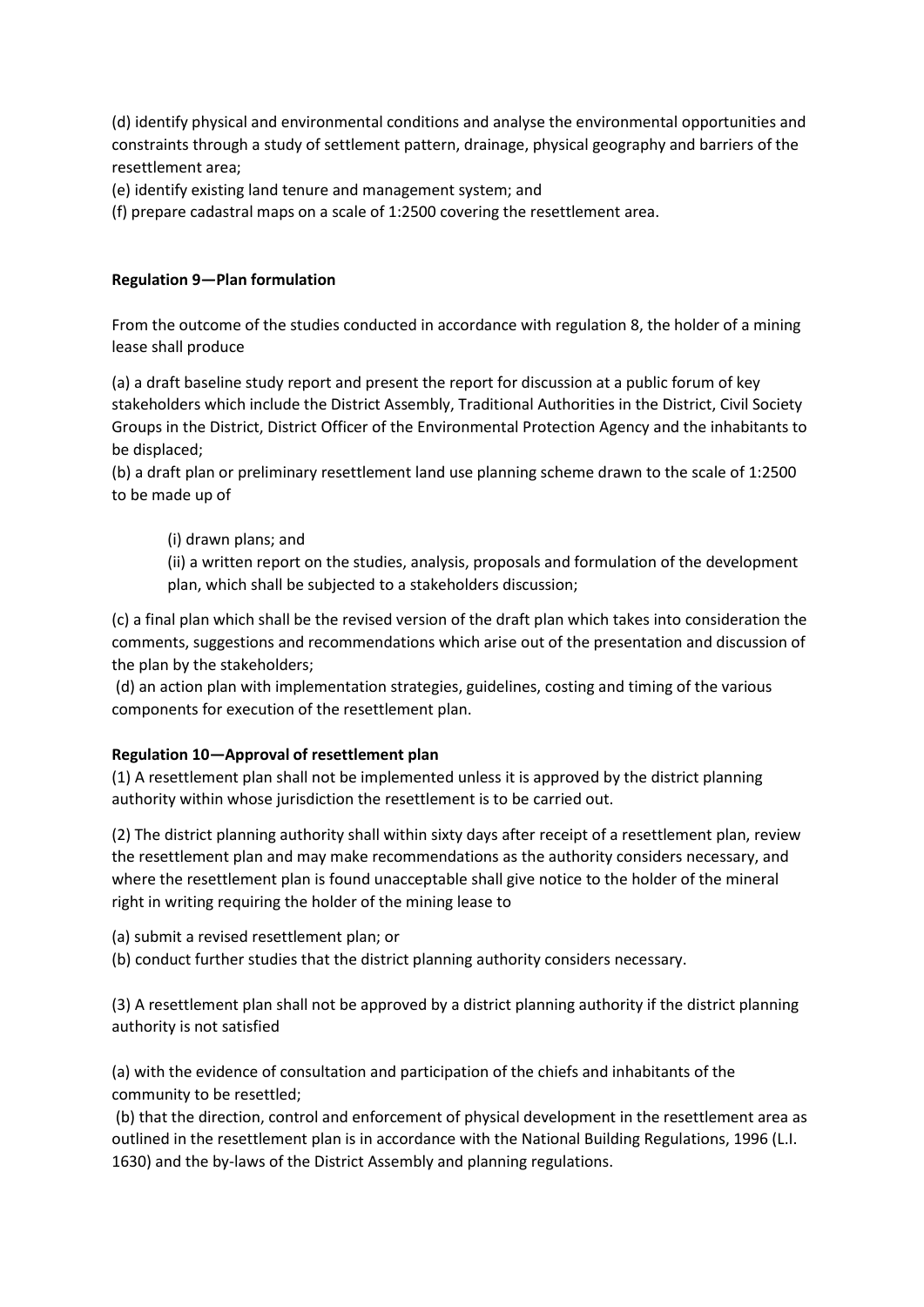# **Regulation 11—Implementation of resettlement plan**

(1) A district planning authority shall after approval of a resettlement plan, submit the plan to the Minister.

(2) The Minister or a person authorised by the Minister shall take the necessary action to give effect to the settlement plan.

(3) The costs for implementing the plan shall be paid by the holder of the mining lease and that holder shall be responsible for meeting obligations imposed on the holder of the mining lease in the plan.

(4) An activity or operation under a mining lease shall not be undertaken by a holder of the mining lease unless the inhabitants to be displaced by the proposed mining operation have been resettled.

(5) Where the holder of the mineral right decides not to proceed with the mining operations, the abandonment or surrender of the mining lease shall be without limiting any liability or obligation incurred by the holder prior to the date of surrender or abandonment.

## **Regulation 12—Resettlement Monitoring Committee**

(1) Where the operations of a mining lease holder involves the displacement of inhabitants, there shall be established under these Regulations a Resettlement Monitoring Committee which consists of the following members appointed by the Minister:

(a) the District Chief Executive or a representative of the District Chief Executive who shall be the chairperson;

- (b) the District Engineer;
- (c) the District Town and Country Planning Officer;
- (d) the Assembly member of the area of the mining lease;
- (e) the most senior chief of the area of the mining lease;
- (f) two persons nominated by the inhabitants to be resettled, one of whom is a woman;
- (g) a representative of the Regional Lands Officer;
- (h) a representative of the mining lease holder; and
- (i) a representative of the Minister.

(2) The Committee may co-opt not more than three other persons to serve on the Committee.

(3) The Committee shall assist the Minister to effectively monitor the implementation of the resettlement plan.

(4) The sitting allowances of the Resettlement Monitoring Committee shall be payable by the holder of the mining lease.

## **Regulation 13—Surface rights**

A lawful occupier of land within an area subject to a mineral right may subject to regulations 14 and 15, graze livestock on or cultivate the surface of the land if the grazing or cultivation does not interfere with the mineral operations of a holder of a mineral right in the area.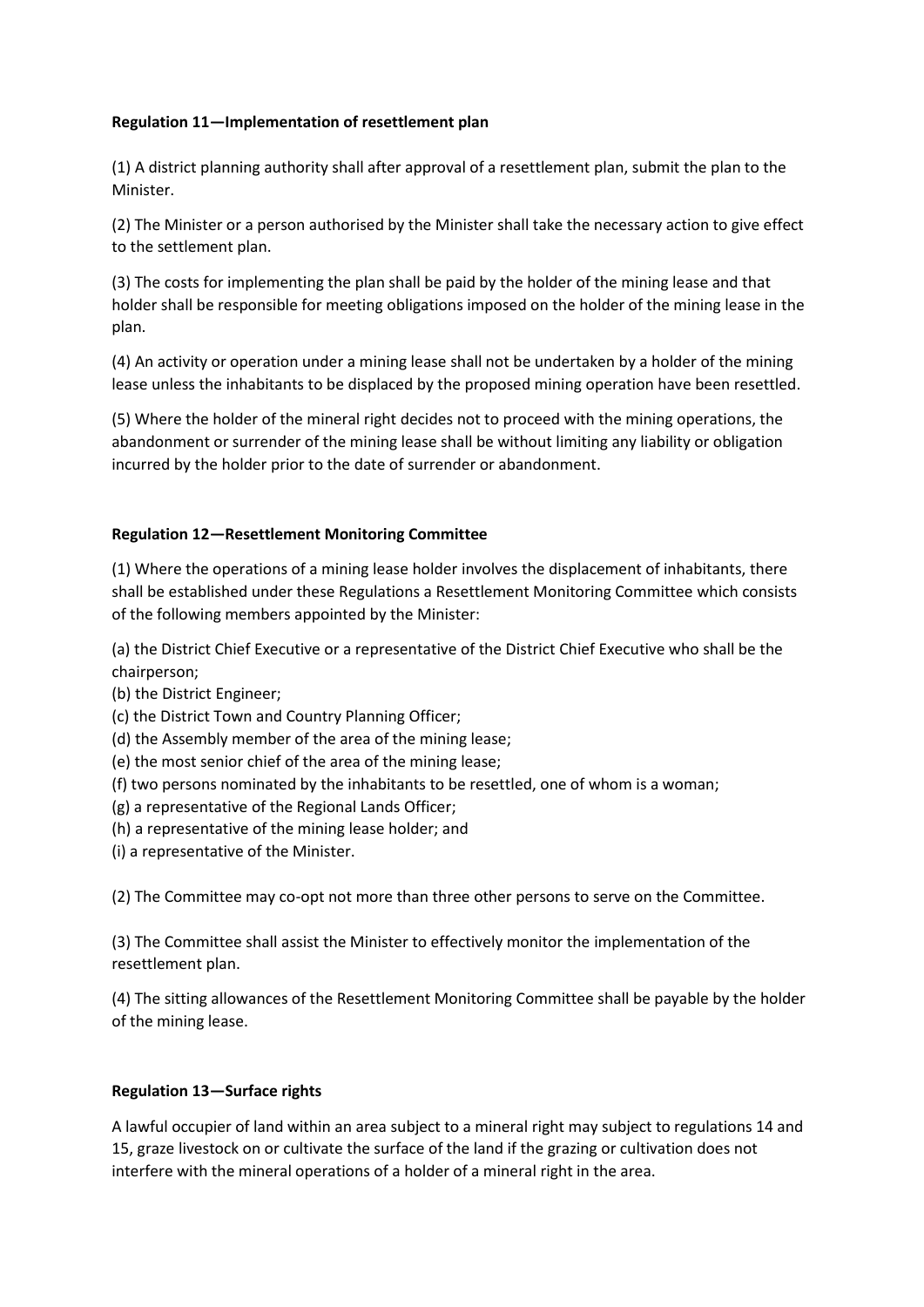# **Regulation 14—Exercise of surface rights in a mining lease area**

(1) A holder of a mining lease shall within thirty days after the grant of the mining lease and with the approval of the Commission, designate an area within the lease area as a mining area subject to notification and payment of the appropriate compensation to the affected persons.

(2) The boundaries of the mining area may vary from time to time subject to the approval of the Commission and to the notification of and the payment of the appropriate compensation to affected persons.

(3) Subject to the payment of compensation, a person shall not exercise any surface rights in an area that has been designated by the holder of the mining lease and approved by the Commission as a mining area.

(4) A holder of a mining lease shall not restrain or restrict any lawful occupier of land outside the mining area from exercising surface rights over that area.

# **Regulation 15—Surface rights and compensation outside the mining area**

(1) Where compensation has been paid by the holder to the affected persons or claimants outside the mining area but within the lease area, a person or lawful occupier of land within that area shall not retain the right to graze livestock, cultivate the land or erect a building or structure without the consent of the holder of the mining lease.

(2) Where the consent of the holder of the mining lease is granted, the holder shall enter into an agreement with the person or lawful occupier to the effect that no compensation shall be paid to that person or that occupier by that holder if mining activities are extended to the area.

(3) Where the land outside the mining area after compensation has been paid is under cultivation and it becomes necessary that the holder of the mining lease should extend mining activities to that area, the holder shall notify the farmer or lawful occupier.

(4) Any notice under subregulation (3) shall be for the period that the farmer may need to harvest the crop.

(5) The holder may elect to compensate the farmer or lawful occupier instead of giving that farmer or occupier notice.

## **Regulation 16—Interpretation**

In these Regulations, unless the context otherwise requires:

- "Act" means the Minerals and Mining Act, 2006 (Act 703);
- "claimant" means any person who has an interest in land or is a lawful occupier or owner of land subject to a mineral right;
- "cut-off date" means the date agreed by the holder of a mineral right and the Commission for the payment of compensation following the designation of a mining area and which is published in the relevant district;
- "district planning authority" means a District, Municipal, or Metropolitan Assembly;